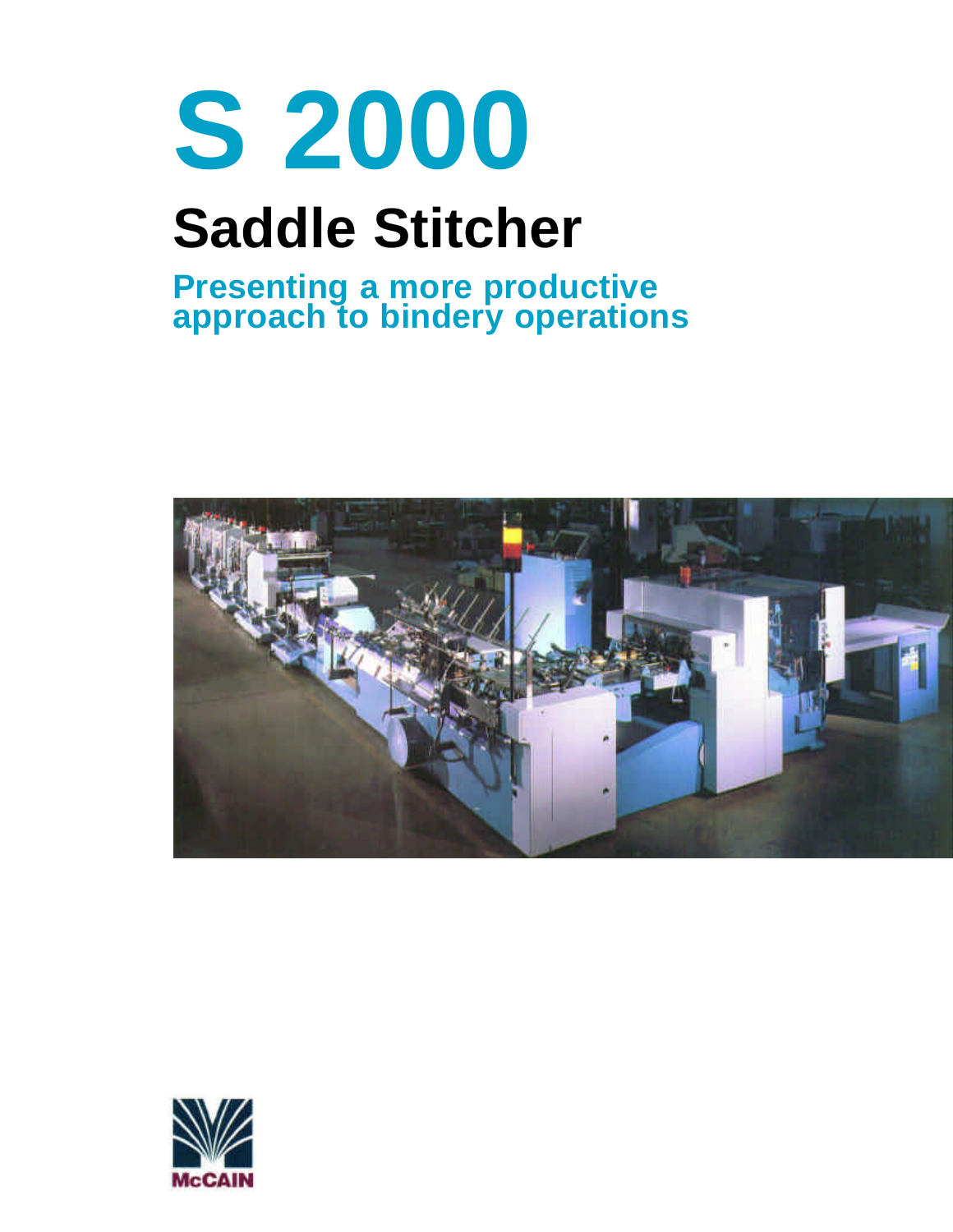## **Uptime**

High production nets, fast makeready, precise stitching and trimming and the superior reliability that distinguishes all McCain equipment and systems. the S 2000 is a proven performer in bringing productivity and profitability up to speed.

The S 2000 surpasses all others in its class for saddle stitching versatility. It accommodates a broad variety of folded signatures and paper stocks for brochures, catalogs, periodicals and similar printed materials; and its feeders can open signatures in six

(yes, six) different ways, permitting you to accept just about any job your customer requests.

Close inspection of the S 2000 reveals that it is engineered to increase efficiency and maximize uptime (the actual machine hours that your job is running). It incorporates many of the features of our higher speed binders, including the shortest possible paper path through the feeders, a height adjustable gathering chain, and new Timing Pad trimmer transfer system.

As for dependable performance day in and day out, reduced main tenance

requirements, heavy-duty construction, and extended service life, the name McCain speaks for itself. Built-in features provide a completely new definition of standard equipment:

Gears, cams and sprockets are specially hardened for added strength and wear resistance.

Jam detectors and overload clutches at critical machine points.

Labor saving automatic lubrication for both the stitcher and trimmer.

Two stitcher strokes for improved control of signatures at high speeds.

## **Feeders**

Reliable feeder performance is the key element to overall productivity. Even the most difficult jobs benefit from the S 2000's fast makeready and its easy loading, large capacity vertical pile infeed.

> Unique clutch feed ensures smooth, precise feeding, even for light paper applications.

> Two pairs of grippers on upper cylin der for lower surface speed and greater control as paper transfers to chain.

Standard interchangeable feeder units.

Quick disconnect between feeder and drive.

Plug-in air and electrical connections.

High capacity pocket infeed means fewer loaders can handle more sta tions.

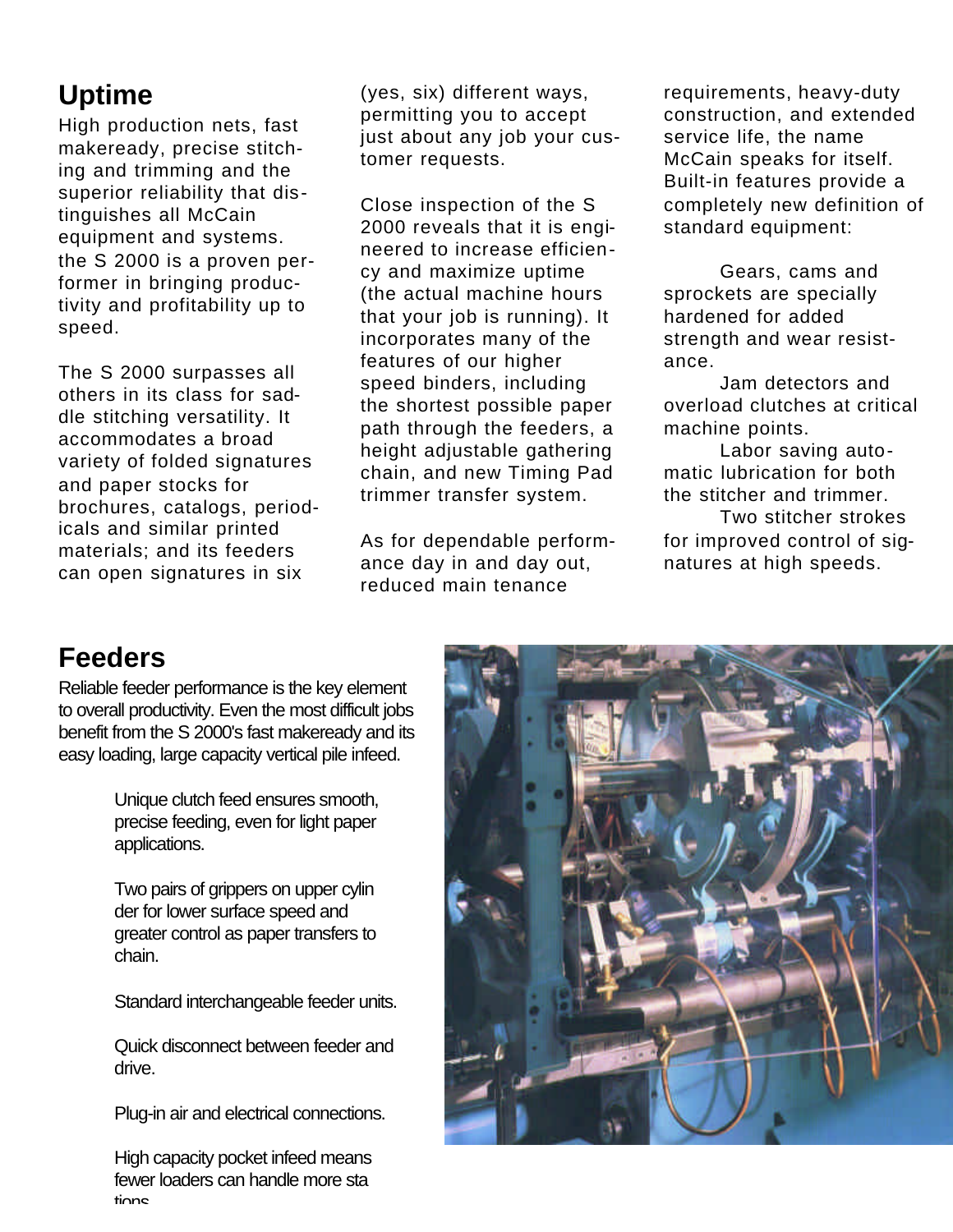# **Opens Signatures 6 Ways**

The versatile S 2000 feeders are engineered to adapt quickly and easily to virtually any signature that comes your way. Six different combinations of vacuum suckers and mechanical grippers are possible to open a signature.



**High-folio lap** Lap grippers take the long leg. Opening gripper digs for short leg.



**Normal vacuum** Lap sucker takes one leg. Opening sucker takes other leg.



**Low-folio lap** Lap grippers take short leg. Opening gripper takes long leg.



**Parallel fold no-lap** Center sucker takes closed edge. Opening gripper takes open edge.



**Post card in front of book** Lap gripper passes card to opposite sucker; lap sucker meets flap.



**Post card in back of book** Lap gripper holds the card; opening sucker is raised to meet flap.



## **Quick Timing Levers**

The S 2000 feeders are built in pairs on a single base. This design allows for 1:1, neutral and 2:1 operation, and for individually timing any feeder to the gathering chain.

#### **Variable Pin Spacing**

The one-piece, narrow, hardened steel gathering chain includes two standard pin spacings of 14" (356 mm) and 21" (533 mm). Although it is not necessary to change the pin spacing on every job, 14" (356mm) pin spacing can be an advantage if a majority of work falls into the 8 1/2" x 11" (A4) range. The resulting slower surface speed of the chain combined with McCain's unique signature headup system, allows more accurate signature registration and eliminates "flyup", a problem encountered when running lightweight signatures at higher chain speeds.

#### **Vacuum Openers**

McCain vacuum openers adi both around and across the shaft, in order to always be in the most effective position. They retract the instant that vacuum is applied which, in combination with cylinder rot tion opens signatures faster and with greater control.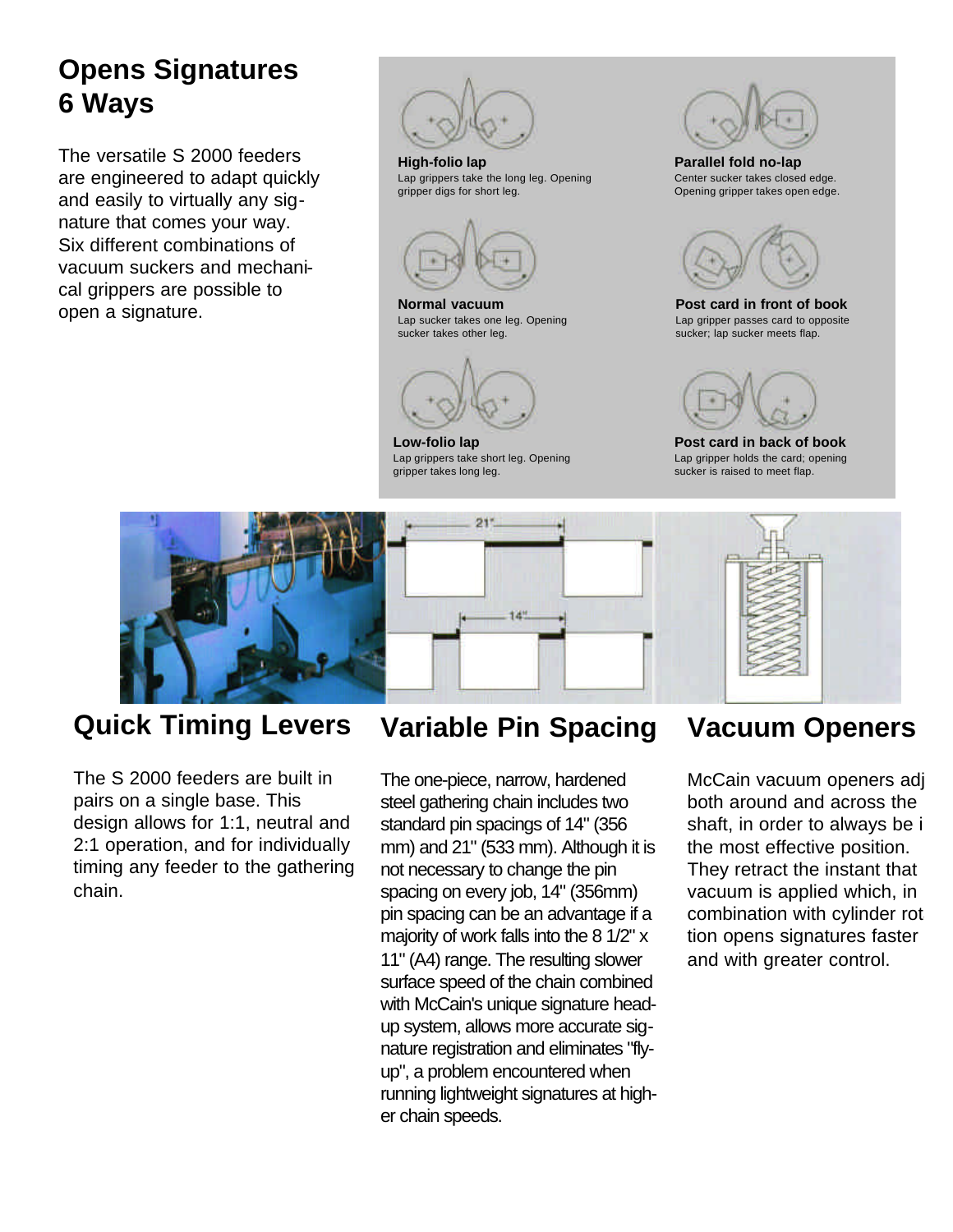## **Caliper**

The McCain S 2000 has a free-standing heavy-duty caliper capable of accurately detecting an extra or missing 4-page signature even in the thickest book.

The caliper is designed to inspect the book on the side, 2 3/4" (70 mm) down from the backbone, so it is not confused by folding irregularities that can occur in the backbone build-up.

The caliper uses a very short inspection duration and can be set to inspect books anywhere between head and foot. It is frequently set close to the pin in order to reject books that are even slightly out of jog, or in a specific location to check for the presence of cards, envelopes or order forms.

# **Stitcher**

McCain's unique gripper bar transport system allows stitcher heads and clinchers to remain in a stationary position for highest stitch quality.

The stitcher face plate holds up to six Hohner stitching heads.

Face plate accommodates regular, loop stitch, or a combination of both heads.

A single control adjusts thickness and wire length simultaneously.

Sealed bearings and automatic lubrication system provide smooth operation with minimum maintenance.

Clutch-driven belts for smooth gentle transfer of any book thickness from stitcher to trimmer.

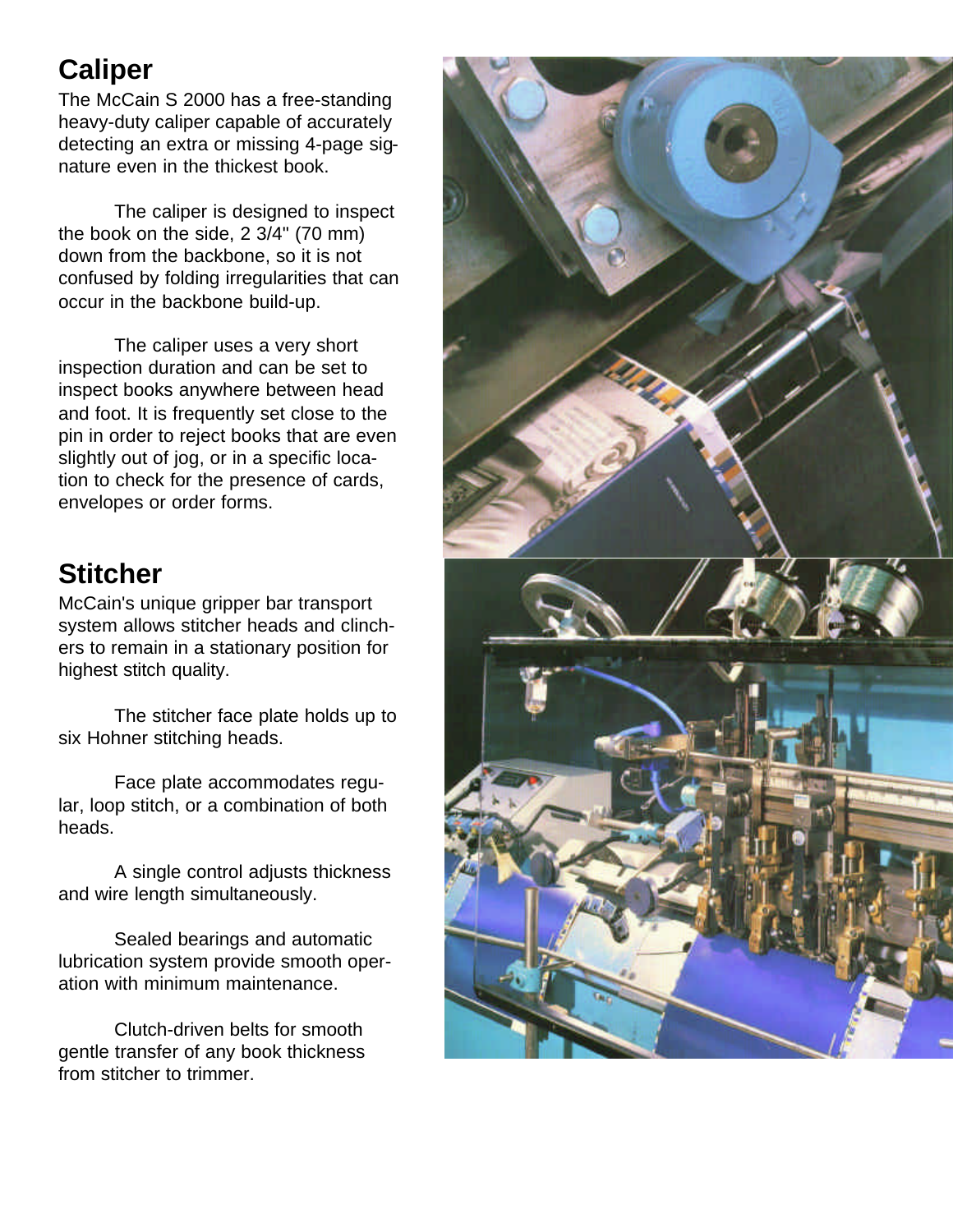# **Trimmer**

The McCain three-knife trimmer is a heavyduty, precision component designed to handle a wide range of book sizes and thicknesses.

> New Timing Pad transfer system routes books gently through trimmer with virtually no marking.

External knobs permit quick adjust ment of front and head/foot cuts.

Direct reading scales simplify size setting.

Transfer system accommodates book sizes without adjustment.

Single control knob adjusts book thickness.

Book transfer system raises for easy access, cleaning, inspection and repair.



Trimmer performs front cut, then head/ foot trim for accurate book squareness.

Books are mechanically registered on all four sides in both trimming positions.

Provides 2 15/16" x 6" (75 mm x 152 mm) minimum size with no special attachments.

Belt drives reduce maintenance, wear and noise.

Automatic lubrication for easier maintenance.

## **Options**

The S 2000 saddle binder can be customized through the addition of optional equipment to create a complete binding system geared to the precise requirements of any production environment. Among the options available are:

Cover folder feeder Card folder feeder Center knife trimmer Counter stacker Inkjet printing systems Three-side out-of-jog detector Trim monitor Mailing table Automatic signature loader